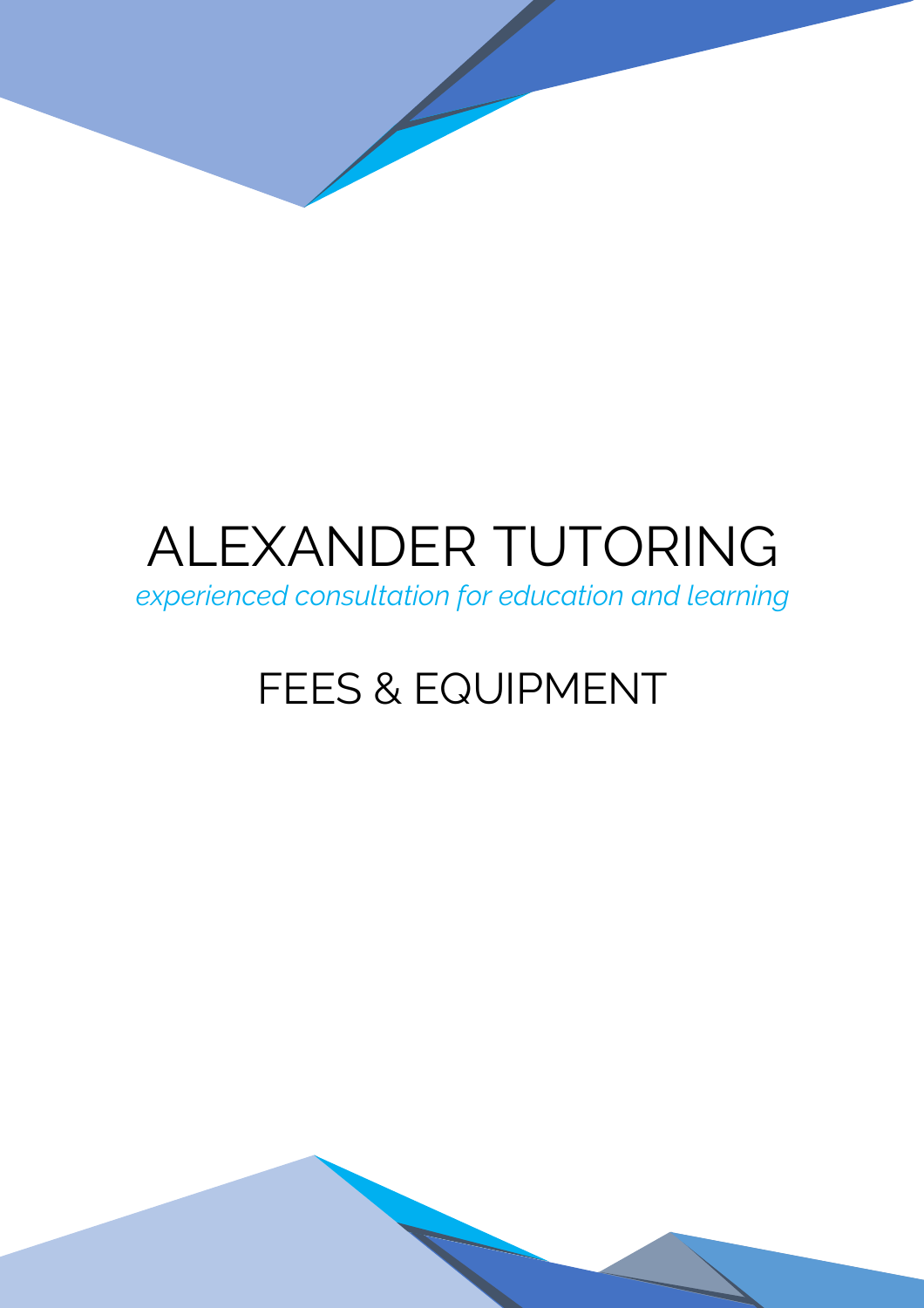#### **Breakdown of Fees**

Fees are charged at £30.00 per hour, sessions vary in length. With an addition for travel if beyond 2 miles. There are extra costs incurred for test materials where a child is preparing for Entrance Exams.



#### **Sessions**

A session will be arranged to suit you and your child, and parents or guardians are welcome to stay in the study with the child during their lesson. Alternatively, a comfortable waiting area is also available where a parent might choose to read or do some paperwork etc. while the lesson is taking place. Where a child is tutored in their own home an extra £5 is charged.

*experienced consultation for education and learning* —

www.alexandertutoring.co.uk